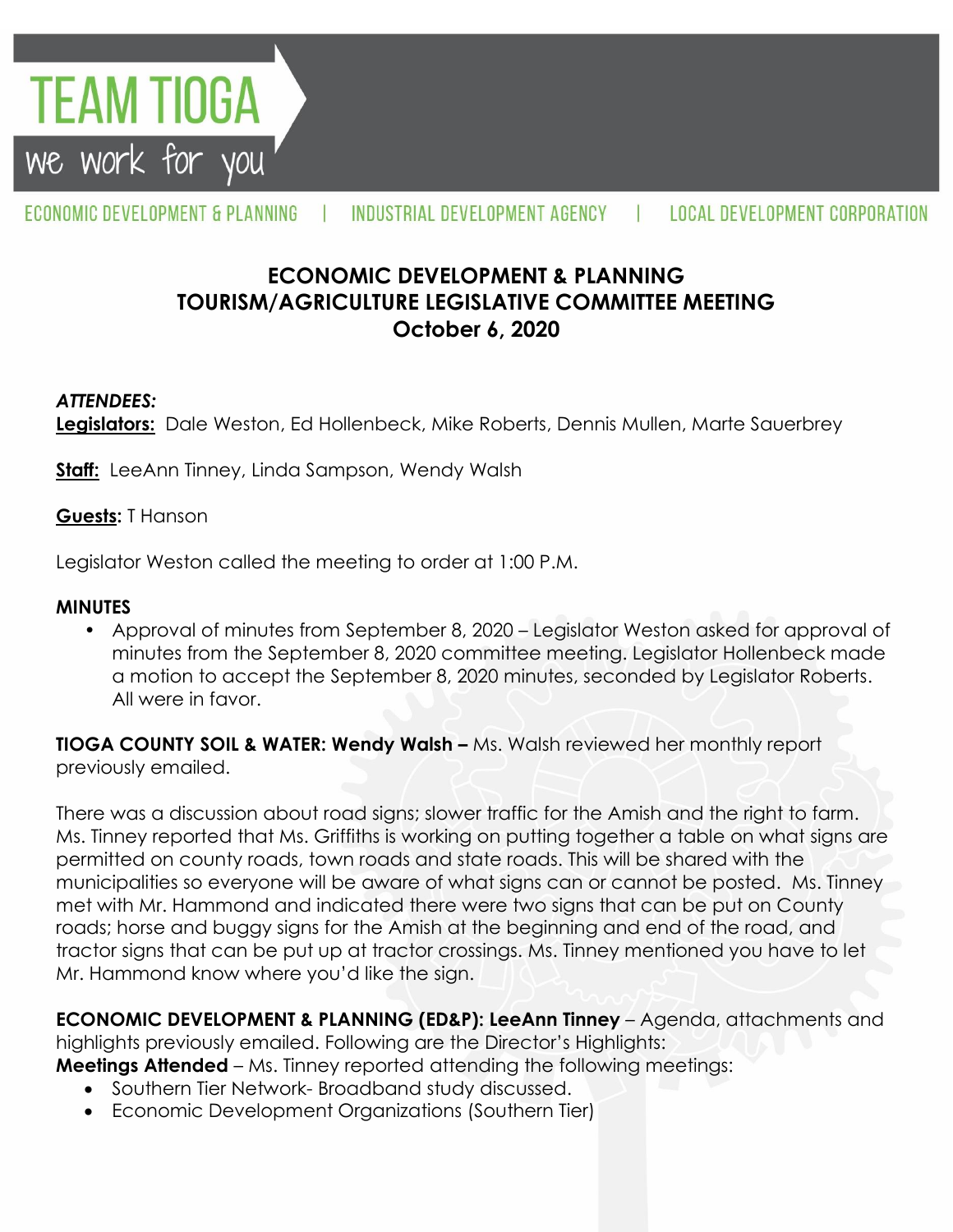- Tioga County Economic Recovery Advisory Council
- Tioga County Chamber of Commerce
	- o Annual Golf Tournament
- STREDC
- Regional Council- Executive Committee
- Regional Council Board
	- o Work Groups
- Waverly Business Association
- Finger Lakes Wine Country Tourism Marketing Association
- Tioga Tells (Tioga Opportunities, Quality of Life)
- Congressman Reed- Women's Task Force
- $\bullet$  CCF
- Northern Tier Chamber
	- o Business Fair
- Broome Tioga Talent Task Force
- Land Bank Special meeting
- Workforce Investment Board
- Tioga County Local Development Corporation
- Tioga Women Lead
- Developer
- Municipal Visits- none
- Business Visits
	- o V&S Galvanizing
	- o Midwestern Pet Foods

Presentations

o Susquehanna Chapter NYS Women, Inc.

## **Department Highlights**

- COVID-19
	- o Tioga County Economic Recovery Advisory Council (TCERAC)
		- **Economic Recovery Strategy Plan The plan is out for review and** comment; close to completion.
	- o Child Care Ms. Woodburn and Ms. Hendrickson put together a survey regarding child care challenges in Tioga County, as well as across the state. The following has come out of that survey
		- **Child Care Needs Assessment Report.**
		- **Press Release has gone out.**
		- **Jim Ehmke with NewsChannel 34, and WEBO is interviewing Ms.** Hendrickson.
		- **Morning Times interview with Ms. Woodburn.**
		- PlayYard Concepts assistance A Not for Profit that was not able to open their doors because they were short on funding. We assisted them with a grant and as a result they were able to open their doors for those that need childcare in the Apalachin area.
		- Exploring partnerships to address issues across the state and bring programs to Tioga County.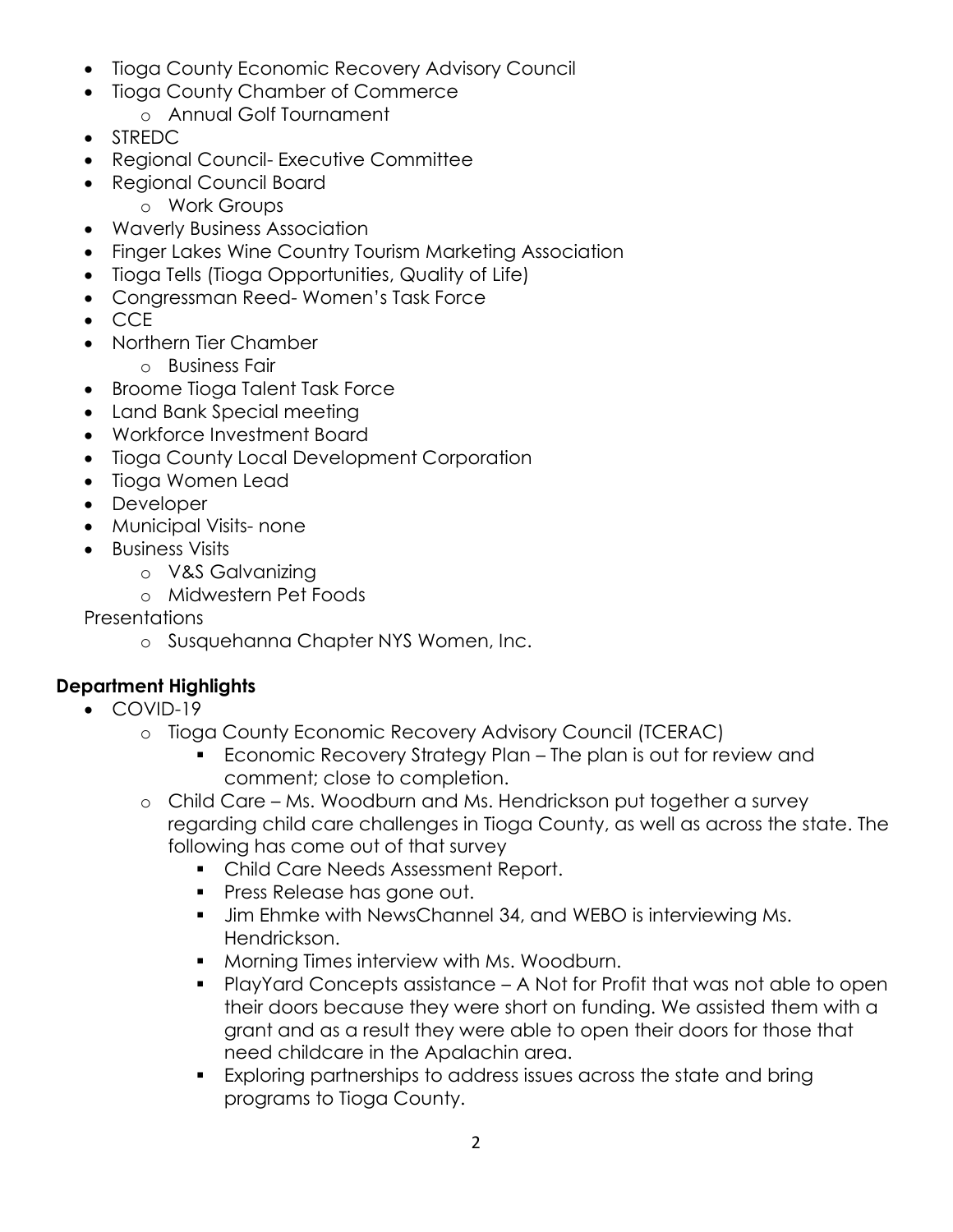o Home Based Business Survey – Assisting Tioga Opportunities with collecting data for their survey for those that want to work from home.

Not on the agenda, Ms. Tinney reported on the COVID-19 Emergency Relief Loan Program that the County put in place and asked the IDA to administer on their behalf. These loans were made with the agreement that no payment be required for a period of time. It is now time for repayment, and the agreement was to pay in full or agree to a payment plan. The IDA has reviewed the list of loans and has come back to a recommendation of a 2.5% interest rate with a 3 year repayment term. A list of the loans made was distributed to the committee, showing what the monthly payment would be. Ms. Tinney commented the payments seem a little high and asked the committee for input. They weren't against extending the term, but had questions. Ms. Tinney will look into it further and report back to the committee.

- Hotel/Motel Tax Local Law
	- o Resolution to set Pubic Hearing Presented again today because an error was discovered with some of the definitions. Corrections were made and the resolution is listed below.
	- o Resolution to Adopt Local Law Will be brought forward at November's committee meeting.
- 2020 Census Ms. Jardine continues to work on this project.
	- o Time frame extended from 9/30 to 10/31 for completion.
	- o Council of Government presentation.

Legislator Hollenbeck mentioned he was pleased the way Ms. Jardine handled a complaint he received regarding the Census program.

- Village of Owego
	- o DRI (19 projects) A lot of environmental approvals have been completed; projects are moving forward.
	- o NY Main Street (6 projects) Projects are moving forward.
	- o Owego Gardens 2 This project continues to move forward.
		- Village of Owego- A few items are needed to obtain the building permit.
		- **DEC Water Quality Certification** 
			- ❖ Stream relocation was needed to receive the certification. Ms. Tinney thanked Ms. Walsh for her assistance.
		- Financing Approvals Three or four different funding resources are in the final process.
			- Land Bank Entered into a partnership to allow the Land Bank to act as the pass through for tax credits on behalf of Home Leasing. The Land Bank will receive a \$25,000.00 fee for participating.
		- Anticipated Site Work Hopeful to begin in the middle to end of October.
- Land Bank
	- o Home Leasing Agreement See above.
- RESTORE NY
	- o Owego and Waverly projects are progressing.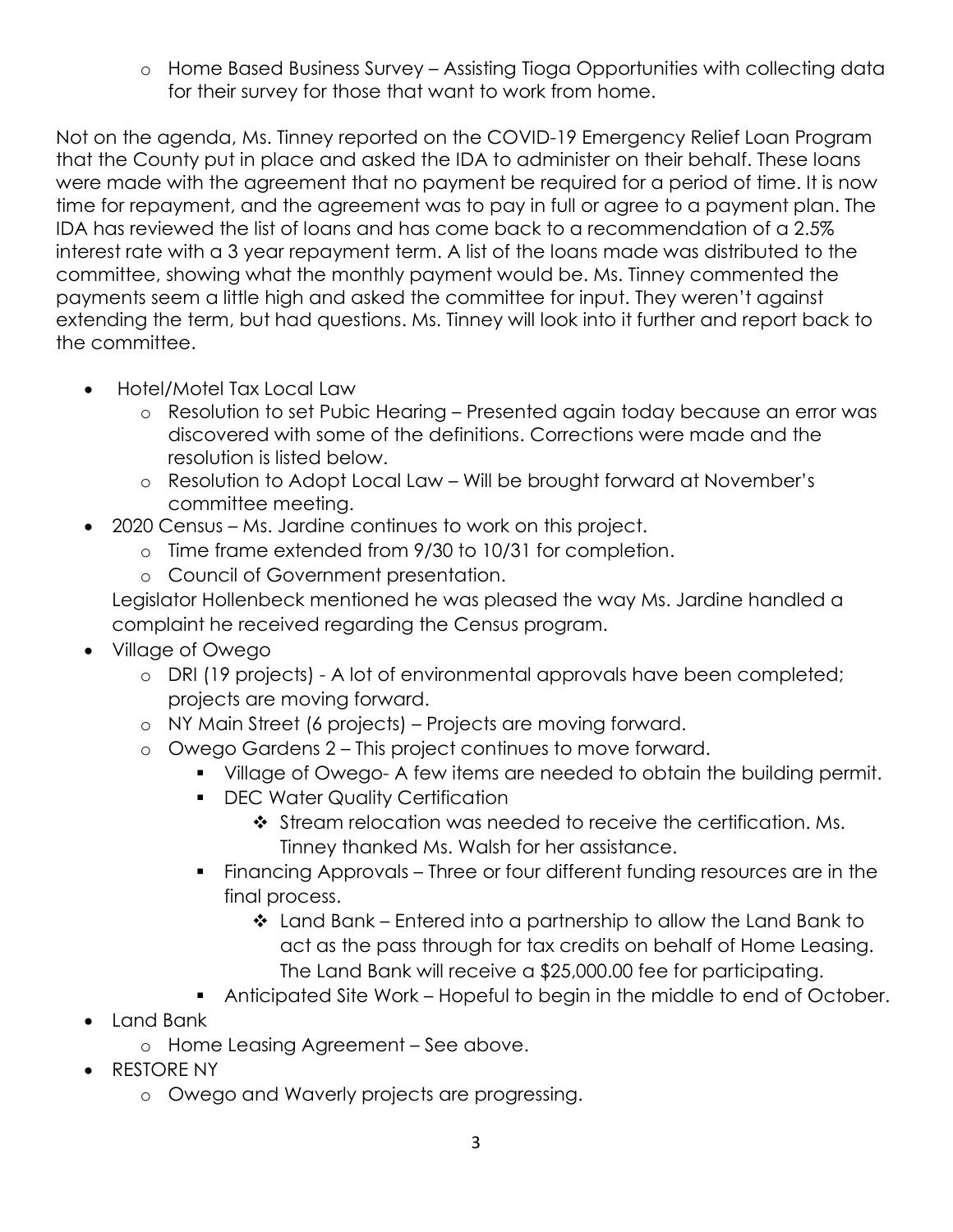- Housing
	- o Home Leasing Owego Gardens 2 is moving forward.
	- o Ithaca Neighborhood Housing Services Working closely on a project on North Avenue in the Village of Owego.
	- o SEPP A group out of Broome County looking at the Waverly Area for some housing projects.
- State Leads
	- o Project Woodwind
	- o Project Auto
- Community Development Ms. Hendrickson continues to work on the following:
	- o Nichols Park
		- **Grandstand restoration**
		- **Park Historic Register**
	- o Waverly Glen Park
	- o Women's Suffrage Committee work
	- o Tioga County Non-Profit Network
	- o Tioga County Foundation Coalition
- Workforce
	- o Implementation Phase- Difficult getting school district interviews at this time; project continues to move forward.
	- o Broome Tioga Talent Task Force Recently participated in this work group.
- Ag Ms. Griffiths continues to work on the following:
	- o 8 Year District Review (2 districts)
		- Owego/Nichols District- Submitted to Ag & Markets
		- **Spencer District- Resolution to adopt is listed below.**
	- o Facebook and Webpage updates/improvements
	- o Farm and Garden Newsletter Articles
	- o Ag Value Chain Study has begun
		- **Steering Committee established**
		- **Stakeholder Interviews commencing**
	- o Roadway signage guidance
- Planning Ms. Jardine continues to work on the following:
	- o 239 Reviews (1)
		- County Case 2020-013- Town of Tioga Site Plan Review, Delaware Solar; TCPB recommended approval
	- o BMTS Joint Planning and Policy Committee meeting
	- o Richford Drinking Water Working Group
	- o ST8 ARC Project Review Committee meeting
	- o Active Plans
		- **REAP- Tioga County Workforce Pipeline- Implementation**
		- **Tioga County Economic Recovery Strategic Plan (COVID)**
		- **Village of Waverly Comprehensive Plan update**
		- Child Care needs assessment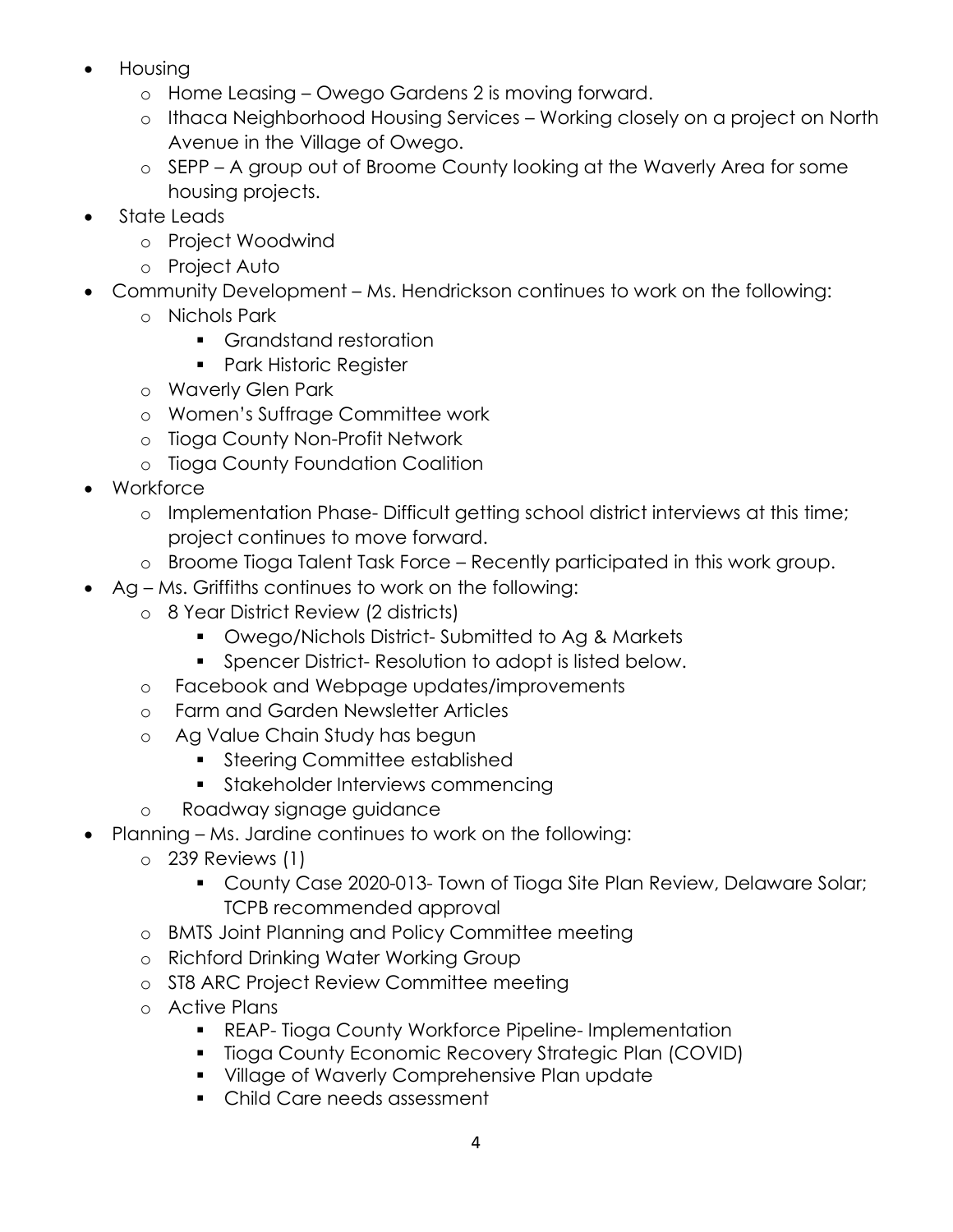- Working with Legislative Chair, Ms. Sauerbrey, on a report to the State regarding Pandemic procedures.
- Grants
	- o Potential (10)
		- **USDA RDBG-Tioga County Recruitment Tool**
		- **USDA RBDG- Technical Assistance to Business**
		- Town of Richford- USDA Community Facilities, (equipment)
		- **Town of Berkshire (TBD)- rec trail**
		- Village of Newark Valley- USDA Community Facilities (equipment)
		- **T** Town of Berkshire- DOT TAP funding (sidewalk extension)
		- Northern Tioga Chamber- Community Foundation (facilities improvements)
		- **Midwestern Pet Foods-NYS HCR CDBG**
		- **Ithaca Neighborhood Housing Services**
		- **Early Owego Antique Center- NYSCA Mural Restoration**
	- o Pending (2)
		- Owego Apalachin Central School District- WDI (workforce)
		- Village of Spencer- Nichols Park (historic register nomination)
		- REAP- DOL, WORC Was not approved.
	- o Active (20)
		- **Village of Owego- RESTORE NY, Briggs/Award**
		- **Village of Owego- Downtown Revitalization Initiative**
		- Village of Spencer- Nichols Park (grandstand restoration)
		- **Village of Waverly-NYS Parks, Waverly Glen Park**
		- **Village of Waverly- RESTORE NY, Twigg Legislator Mullen heard the** restaurant was closed. Ms. Tinney was unaware, will check on the project and report back to Legislator Mullen.
		- **Tioga County-Snowmobile Trails**
		- REAP- USDA REDI, Strategic Planning (extended 1 year)
			- Cottage Industry Study (TOI/REAP/TEAM Tioga)
		- **REAP- USDA, Public Well (equipment)**
		- REAP- Tioga Downs, Workforce Pipeline Implementation
		- TCPDC- Enterprise Community Partners (land bank funds)- X2
		- Village of Owego- Main Street (CFA)
		- **Midwestern Pet Foods (CFA)**
		- Racker (CFA)
		- **IDA-USDA RBDG, Multi-county Broadband Study**
		- **IDA- USDA RBDG, Ag Value Chain Study**
		- **Waverly Glen Park- Mildred Faulkner Truman**
		- **NYS 2020 Census Count Outreach**
		- **Community Foundation- PlayYard Concepts**
		- **Town of Richford- SAM, Assemblyman Friend (highway equipment)**
	- o Completed (0)